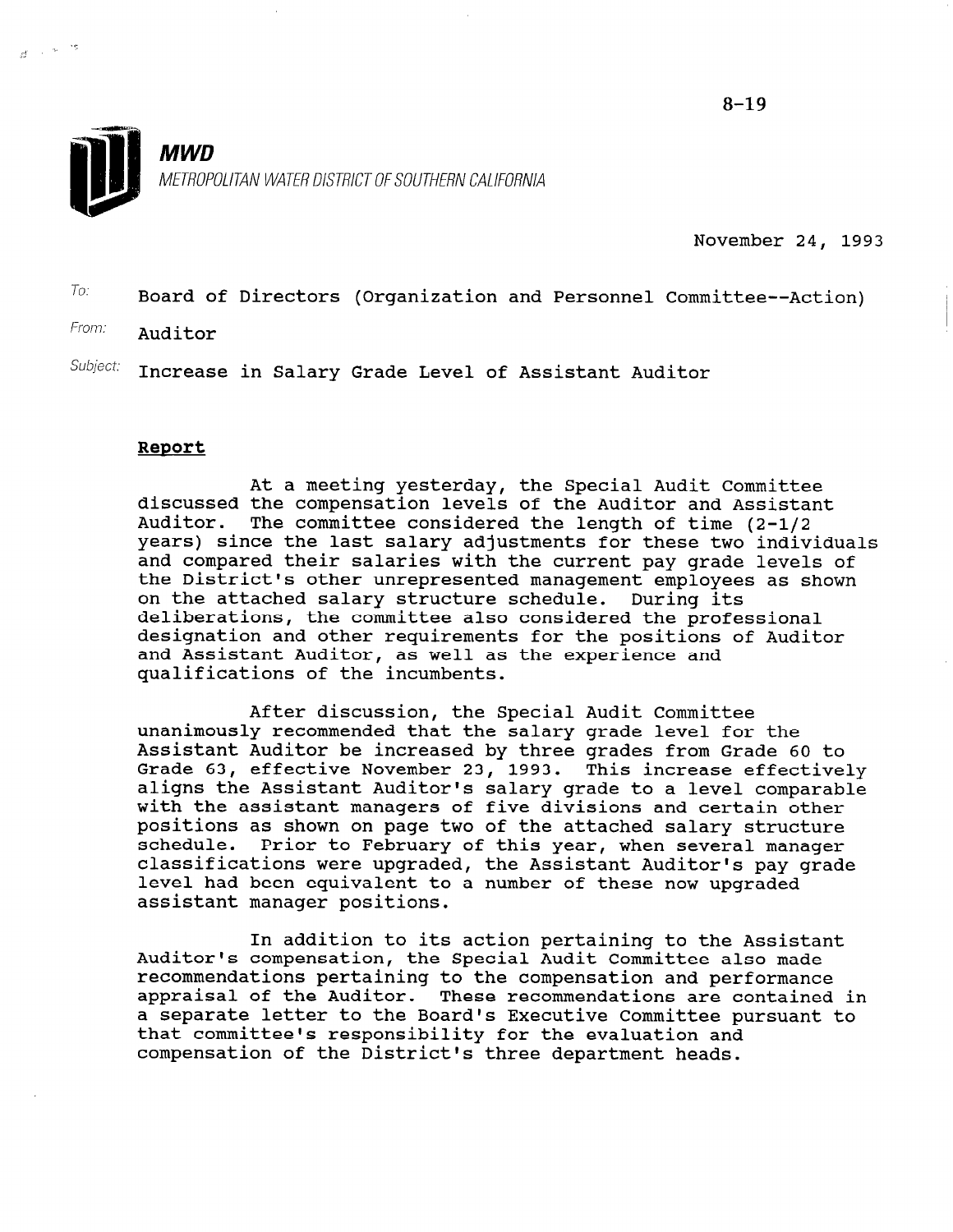### Board of Directors  $-2-$  November 24, 1993

#### Board Committee Assignment

This letter is referred for action to the Organization and Personnel Committee because of its responsibility to study, advise, and make recommendations with regard to all matters affecting wages pursuant to Administrative Code Section 2471(c).

#### Recommendation

It is recommended that the Board of Directors approve the Special Audit Committee's recommendation that the salary grade level for the position of Assistant Auditor be increased from Grade 60 to Grade 63, effective November 23, 1993, and that Section 6500 of the Administrative Code be amended accordingly.

Michael W. Horders

MWH:lo

Attachment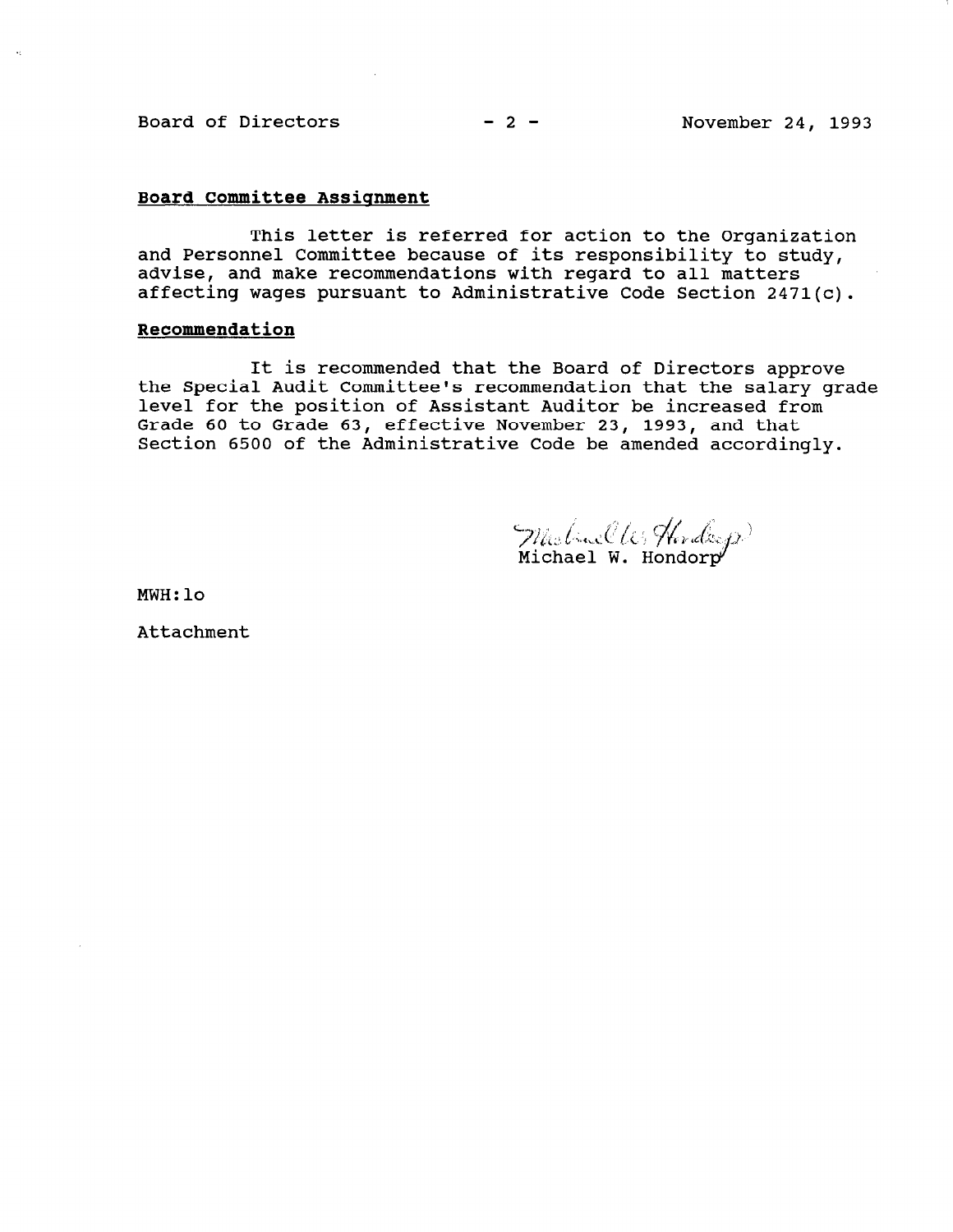## NOVEMBER 23, 1993, SPECIAL AUDIT COMMITTEE MEETING AGENDA ITEM 8:

### DISCUSSION OF AUDITOR'S AND ASSISTANT AUDITOR'S COMPENSATION

| <b>GRADE</b> | <b>POSITION TITLE</b>                             | TOP-OF-GRADE SALARY (to Scale) |                                                    |               | MOST RECENT SALARY ADJUSTMENT                                     |                                 |
|--------------|---------------------------------------------------|--------------------------------|----------------------------------------------------|---------------|-------------------------------------------------------------------|---------------------------------|
| FR           | GÈNERAL MANAGER                                   | 3175,000                       |                                                    | 1521          | 1592                                                              | $\frac{7653}{7 - 6 - 93}$ Hired |
| 80           | <b>ASSISTANT GENERAL MANAGER (3)</b>              | \$147,350                      |                                                    | $6 - 23 - 91$ |                                                                   | 4-19-93 Promoted                |
| FR           | GENERAL COUNCEL                                   | 140.000                        |                                                    |               |                                                                   |                                 |
| 76           | <b>ASSISTANT GENERAL COUNSEL</b>                  | \$132,254                      |                                                    | $6 - 23 - 91$ |                                                                   |                                 |
| 74           | CHIEF ENGINEER                                    | \$129,727                      |                                                    |               | $8 - 21 - 92$                                                     |                                 |
| 74           | DIRECTOR OF FINANCE                               | \$129,727                      |                                                    |               | $6 - 21 - 92$                                                     |                                 |
| 74           | CHIEF OF OPERATIONS                               | \$129,727                      |                                                    |               | $8 - 21 - 92$                                                     |                                 |
| 71           | SR DEPUTY GENERAL COUNSEL (3) [11]                | \$123,830                      |                                                    |               | $9 - 12 - 93$                                                     |                                 |
| 71           | LEGISLATIVE REPRESENTATIVE                        | \$119,559                      |                                                    |               | $6 - 21 - 92$                                                     |                                 |
| 71           | <b>EXECUTIVE ASSISTANT TO THE GENERAL MANAGER</b> | \$119,559                      | G. Taylor's former position                        |               | $6 - 21 - 92$                                                     |                                 |
| 68           | DEPUTY GENERAL COUNSEL IV : A FAMILY AND THE      | \$113,984                      |                                                    |               | $9 - 12 - 93$                                                     |                                 |
| 68           | DIRECTOR OF INFORMATION SYSTEMS                   | \$110,226                      |                                                    |               | $8 - 21 - 92$                                                     |                                 |
| 68           | DIRECTOR OF PLANNING                              | \$110,226                      |                                                    |               | $8 - 21 - 92$                                                     |                                 |
| 68           | DIRECTOR OF PUBLIC AFFAIRS                        | \$110,228                      |                                                    |               | $6 - 21 - 92$                                                     |                                 |
| 68           | DIRECTOR OF RESOURCES                             | \$110,226                      |                                                    |               | $6 - 21 - 92$                                                     |                                 |
| 68           | DIRECTOR OF WATER QUALITY                         | \$110,226                      |                                                    |               | $8 - 21 - 92$                                                     |                                 |
| 68           | DIRECTOR OF SWP & CONSERVATION                    | \$110,226                      |                                                    |               | $6 - 21 - 92$                                                     |                                 |
| 68           | DIRECTOR OF ADMINISTRATIVE SERVICES               | <u>\$110,226</u>               |                                                    |               | $P \text{log three yields} \leq 2 - 9 - 93$ $\text{C/gsshtedton}$ | $U\rho$ qradec $\mathbb{C}$     |
| 68           | DIRECTOR OF RIGHT OF WAY AND LAND                 | \$110,226                      |                                                    |               | $2 - 9 - 93$<br>$2 - 9 - 93$                                      |                                 |
| 68           | DIRECTOR OF ENVIRONMENTAL COMPLIANCE              | \$110,226                      |                                                    |               | $2 - 9 - 93$                                                      |                                 |
| 68           | DIRECTOR OF PERSONNEL                             | \$110,226                      |                                                    |               |                                                                   |                                 |
| 68           | <b>ASSISTANT CHIEF ENGINEER (2)</b>               | \$110,226                      | <b>EMPLOYEE REPRESENTATIVE</b>                     |               | $6 - 21 - 92$                                                     |                                 |
| 68           | <b>ASSISTANT CHIEF OF OPERATIONS (2)</b>          | \$110,226                      | <b>BOARD EMPLOYEE (3)</b><br><b>FR = Flat Rate</b> |               | $6 - 21 - 92$                                                     |                                 |
| 68           | <b>ASSISTANT DIRECTOR OF FINANCE (2)</b>          | \$110,226                      | UNREPRESENTED EMPLOYEE                             |               | $6 - 21 - 92$                                                     |                                 |
| 68           | <b>EXECUTIVE ASSISTANT FOR STRATEGIC POLICY</b>   | \$110,226                      | MANAGEMENT AND PROFESSIONAL                        |               | $6 - 21 - 92$                                                     |                                 |
| 65           | ASSOC DIRECTOR, SWP & CONSERVATION                | \$101,706                      | <b>EMPLOYEES ASSOCIATION</b>                       |               | $6 - 21 - 92$                                                     |                                 |
| 65           | ASSOC DIRECTOR OF WATER QUALITY                   | \$101,706                      |                                                    |               | $6 - 21 - 92$                                                     |                                 |
| 65           | ASSOC DIRECTOR OF RESOURCES                       | \$101,706                      |                                                    |               | $6 - 21 - 92$                                                     |                                 |

 $\overline{\phantom{a}}$ 

 $\sim$ 

٥ Ó. دى

 $\mathcal{L}$